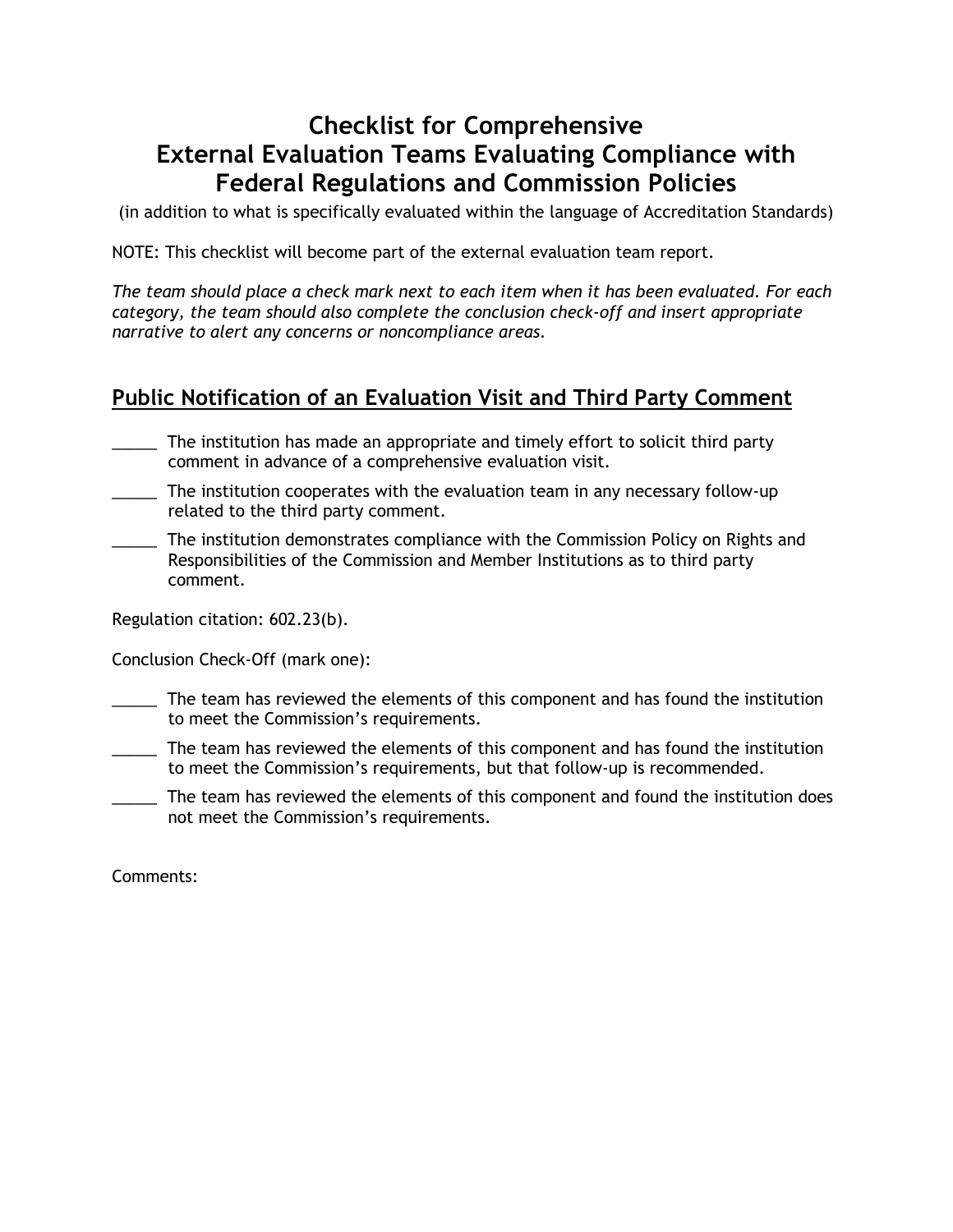## **Standards and Performance with Respect to Student Achievement**

- \_\_\_\_\_ The institution has defined elements of student achievement performance across the institution, and has identified the expected measure of performance within each defined element. Course completion is included as one of these elements of student achievement. Other elements of student achievement performance for measurement have been determined as appropriate to the institution's mission.
- The institution has defined elements of student achievement performance within each instructional program, and has identified the expected measure of performance within each defined element. The defined elements include, but are not limited to, job placement rates for program completers, and for programs in fields where licensure is required, the licensure examination passage rates for program completers.
- The institution-set standards for programs and across the institution are relevant to guide self-evaluation and institutional improvement; the defined elements and expected performance levels are appropriate within higher education; the results are reported regularly across the campus; and the definition of elements and results are used in program-level and institution-wide planning to evaluate how well the institution fulfills its mission, to determine needed changes, to allocating resources, and to make improvements.
	- \_\_\_\_\_ The institution analyzes its performance as to the institution-set standards and as to student achievement, and takes appropriate measures in areas where its performance is not at the expected level.

Regulation citations: 602.16(a)(1)(i); 602.17(f); 602.19 (a-e).

Conclusion Check-Off (mark one):

- \_\_\_\_\_ The team has reviewed the elements of this component and has found the institution to meet the Commission's requirements.
- \_\_\_\_\_ The team has reviewed the elements of this component and has found the institution to meet the Commission's requirements, but that follow-up is recommended.
- The team has reviewed the elements of this component and found the institution does not meet the Commission's requirements.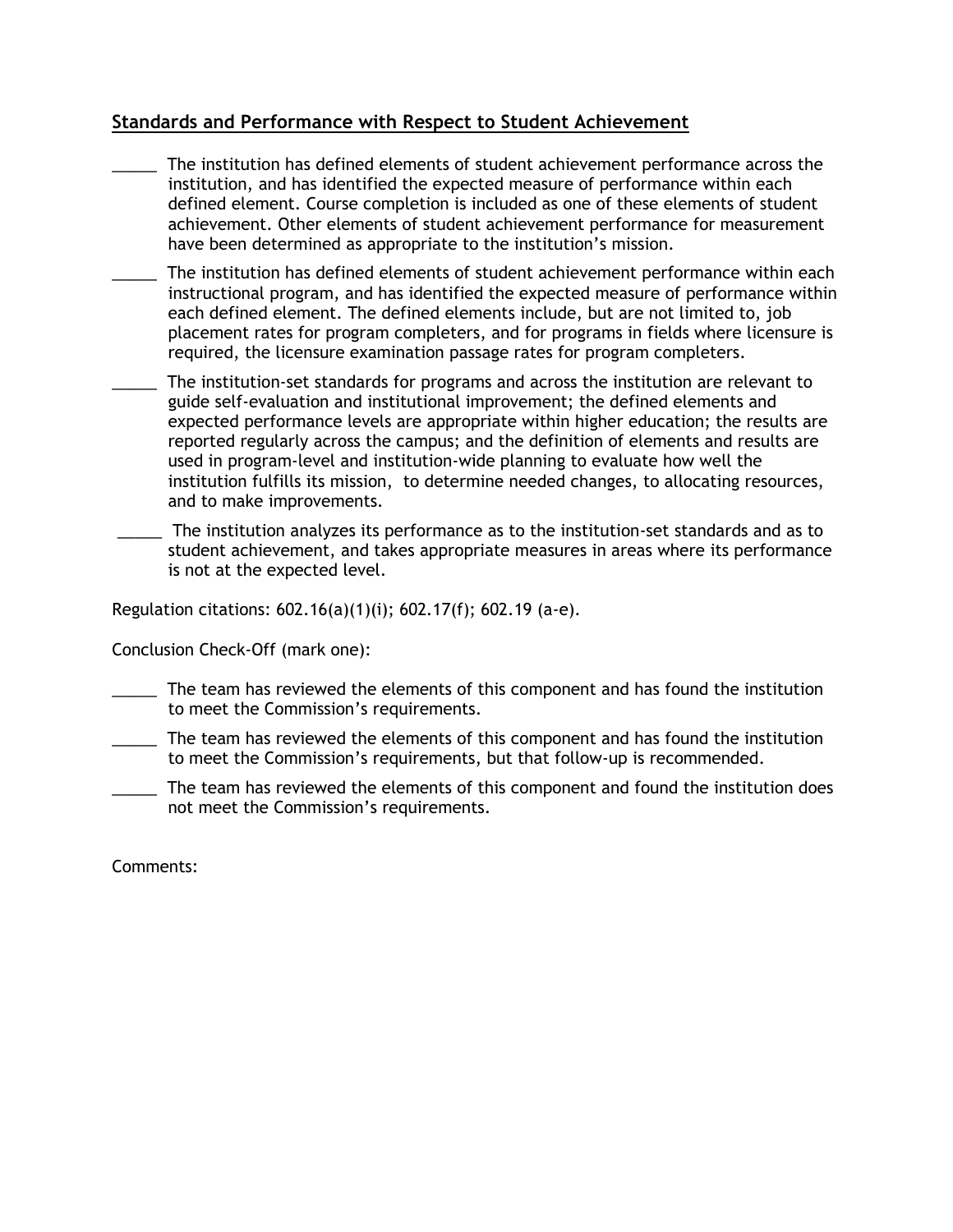## **Credits, Program Length, and Tuition**

- \_\_\_\_\_ Credit hour assignments and degree program lengths are within the range of good practice in higher education (in policy and procedure).
- \_\_\_\_\_ The assignment of credit hours and degree program lengths is verified by the institution, and is reliable and accurate across classroom based courses, laboratory classes, distance education classes, and for courses that involve clinical practice (if applicable to the institution).
- \_\_\_\_\_ Tuition is consistent across degree programs (or there is a rational basis for any program-specific tuition).
- \_\_\_\_\_ Any clock hour conversions to credit hours adhere to the Department of Education's conversion formula, both in policy and procedure, and in practice.
- \_\_\_\_\_ The institution demonstrates compliance with the Commission Policy on Institutional Degrees and Credits.

Regulation citations:  $600.2$  (definition of credit hour);  $602.16(a)(1)(viii)$ ;  $602.24(e)$ , (f);  $668.2$ ; 668.9.

Conclusion Check-Off (mark one):

- \_\_\_\_\_ The team has reviewed the elements of this component and has found the institution to meet the Commission's requirements.
- \_\_\_\_\_ The team has reviewed the elements of this component and has found the institution to meet the Commission's requirements, but that follow-up is recommended.
- The team has reviewed the elements of this component and found the institution does not meet the Commission's requirements.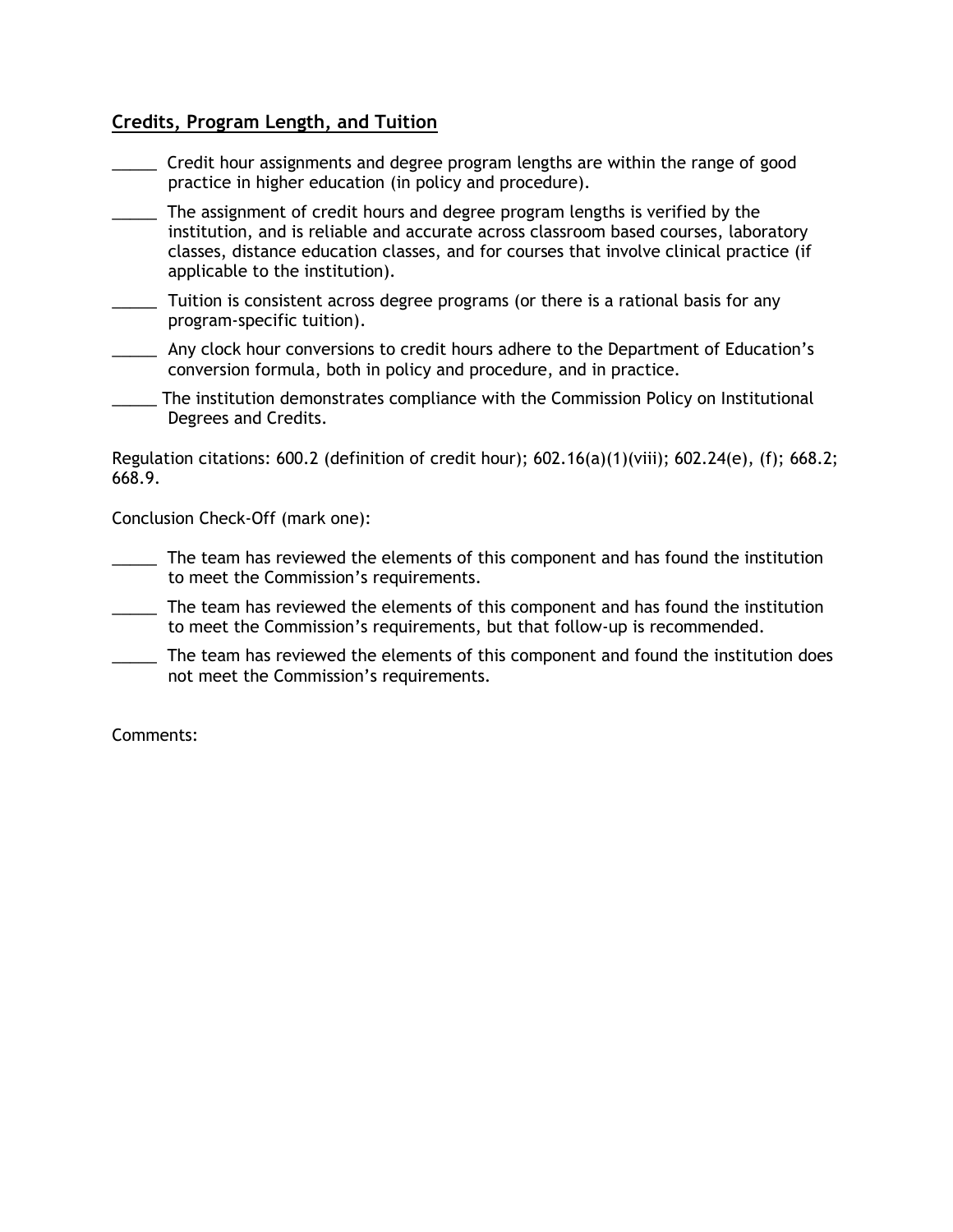## **Transfer Policies**

\_\_\_\_\_ Transfer policies are appropriately disclosed to students and to the public.

\_\_\_\_\_ Policies contain information about the criteria the institution uses to accept credits for transfer.

Regulation citations: 602.16(a)(1)(viii); 602.17(a)(3); 602.24(e); 668.43(a)(ii).

Conclusion Check-Off (mark one):

- \_\_\_\_\_ The team has reviewed the elements of this component and has found the institution to meet the Commission's requirements.
- \_\_\_\_\_ The team has reviewed the elements of this component and has found the institution to meet the Commission's requirements, but that follow-up is recommended.
- \_\_\_\_\_ The team has reviewed the elements of this component and found the institution does not meet the Commission's requirements.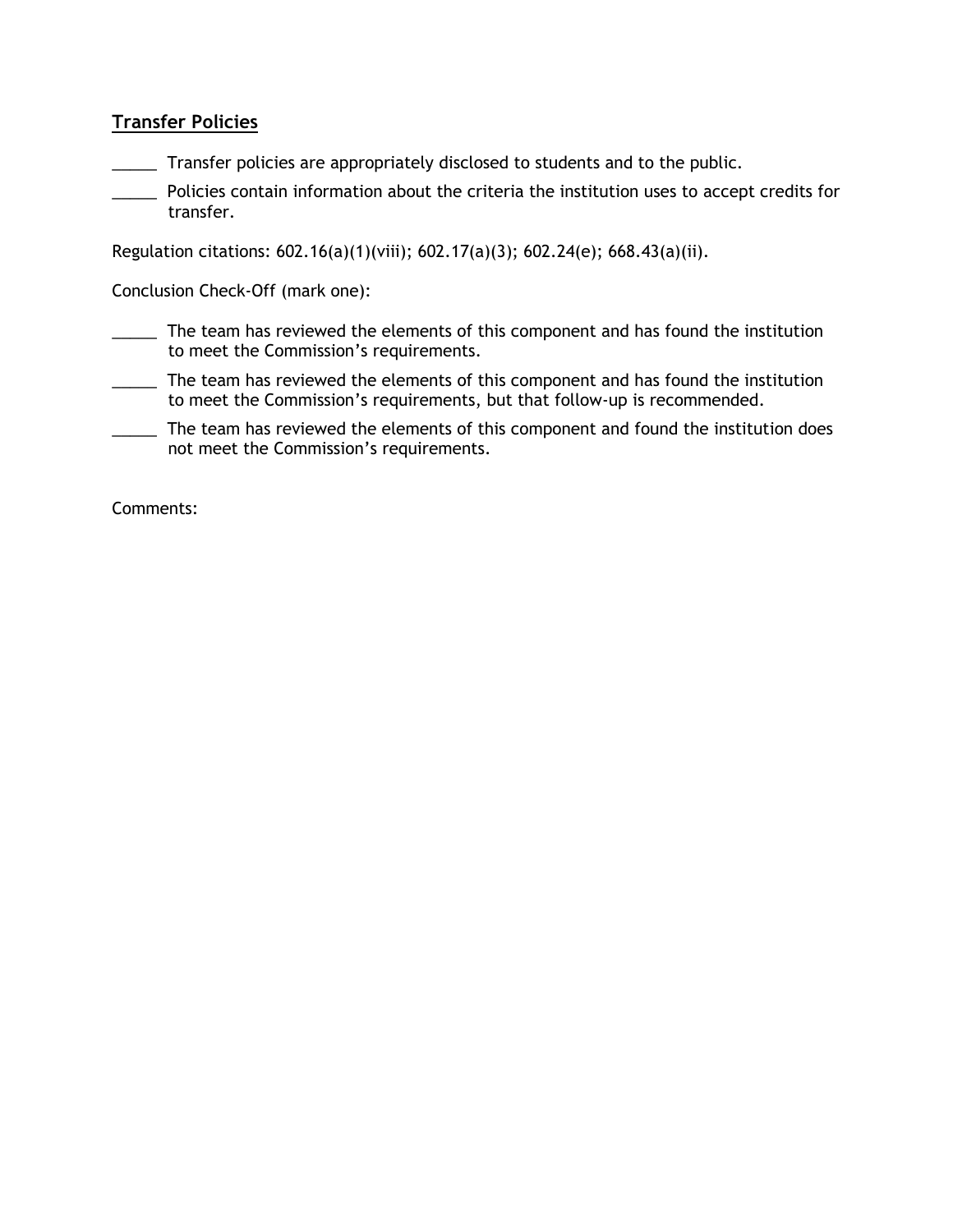## **Distance Education and Correspondence Education**

- The institution has policies and procedures for defining and classifying a course as offered by distance education or correspondence education, in alignment with USDE definitions.
- There is an accurate and consistent application of the policies and procedures for determining if a course is offered by distance education (with regular and substantive interaction with the instructor, initiated by the instructor, and online activities are included as part of a student's grade) or correspondence education (online activities are primarily "paperwork related," including reading posted materials, posting homework and completing examinations, and interaction with the instructor is initiated by the student as needed).
- The institution has appropriate means and consistently applies those means for verifying the identity of a student who participates in a distance education or correspondence education course or program, and for ensuring that student information is protected.
- \_\_\_\_\_ The technology infrastructure is sufficient to maintain and sustain the distance education and correspondence education offerings.
- \_\_\_\_\_ The institution demonstrates compliance with the Commission Policy on Distance Education and Correspondence Education.

Regulation citations: 602.16(a)(1)(iv), (vi); 602.17(g); 668.38.

Conclusion Check-Off (mark one):

- \_\_\_\_\_ The team has reviewed the elements of this component and has found the institution to meet the Commission's requirements.
- \_\_\_\_\_ The team has reviewed the elements of this component and has found the institution to meet the Commission's requirements, but that follow-up is recommended.
- The team has reviewed the elements of this component and found the institution does not meet the Commission's requirements.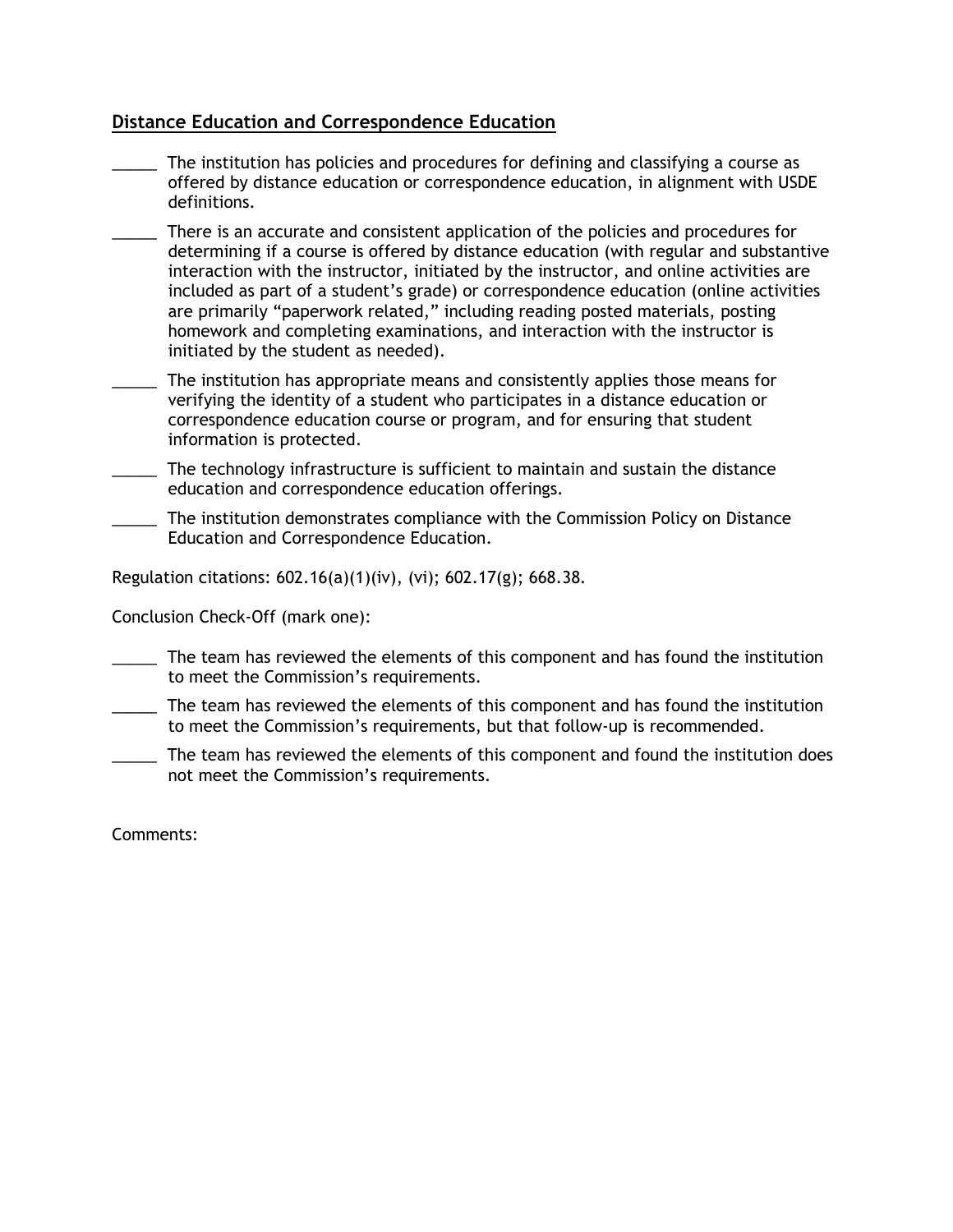## **Student Complaints**

- The institution has clear policies and procedures for handling student complaints, and the current policies and procedures are accessible to students in the college catalog and online.
- \_\_\_\_\_ The student complaint files for the previous six years (since the last comprehensive evaluation) are available; the files demonstrate accurate implementation of the complaint policies and procedures.
- \_\_\_\_\_ The team analysis of the student complaint files identifies any issues that may be indicative of the institution's noncompliance with any Accreditation Standards.
- \_\_\_\_\_ The institution posts on its website the names of associations, agencies and govern mental bodies that accredit, approve, or license the institution and any of its programs, and provides contact information for filing complaints with such entities.
- The institution demonstrates compliance with the Commission Policy on Representation of Accredited Status and the Policy on Student and Public Complaints Against Institutions.

Regulation citations: 602.16(a)(1)(ix); 668.43.

Conclusion Check-Off (mark one):

- \_\_\_\_\_ The team has reviewed the elements of this component and has found the institution to meet the Commission's requirements.
- The team has reviewed the elements of this component and has found the institution to meet the Commission's requirements, but that follow-up is recommended.
- \_\_\_\_\_ The team has reviewed the elements of this component and found the institution does not meet the Commission's requirements.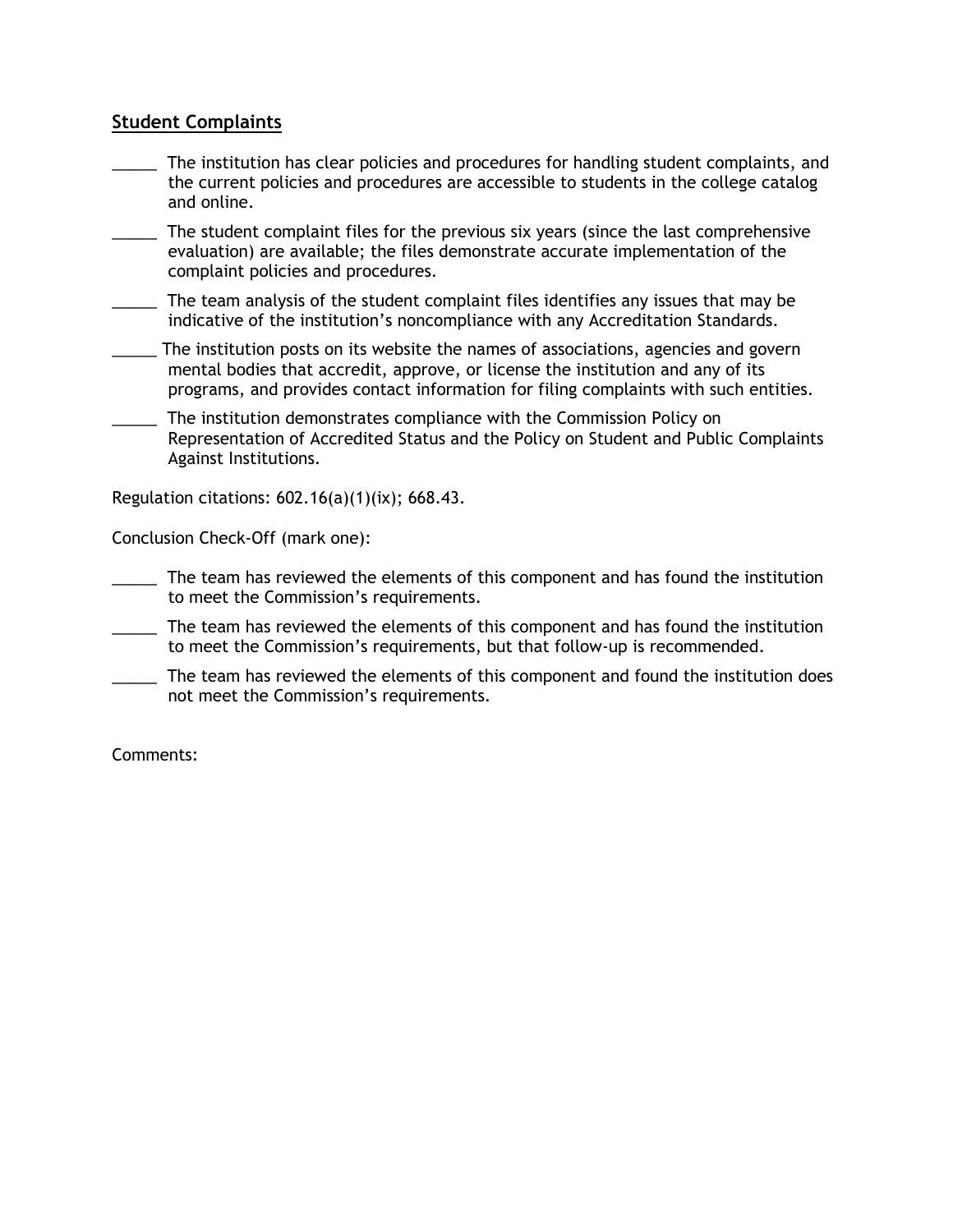## **Institutional Disclosure and Advertising and Recruitment Materials**

- The institution provides accurate, timely (current), and appropriately detailed information to students and the public about its programs, locations, and policies.
- \_\_\_\_\_ The institution complies with the Commission Policy on Institutional Advertising, Student Recruitment, and Representation of Accredited Status.
- The institution provides required information concerning its accredited status as described above in the section on Student Complaints.

Regulation citations: 602.16(a)(1))(vii); 668.6.

Conclusion Check-Off (mark one):

- \_\_\_\_\_ The team has reviewed the elements of this component and has found the institution to meet the Commission's requirements.
- \_\_\_\_\_ The team has reviewed the elements of this component and has found the institution to meet the Commission's requirements, but that follow-up is recommended.
- The team has reviewed the elements of this component and found the institution does not meet the Commission's requirements.